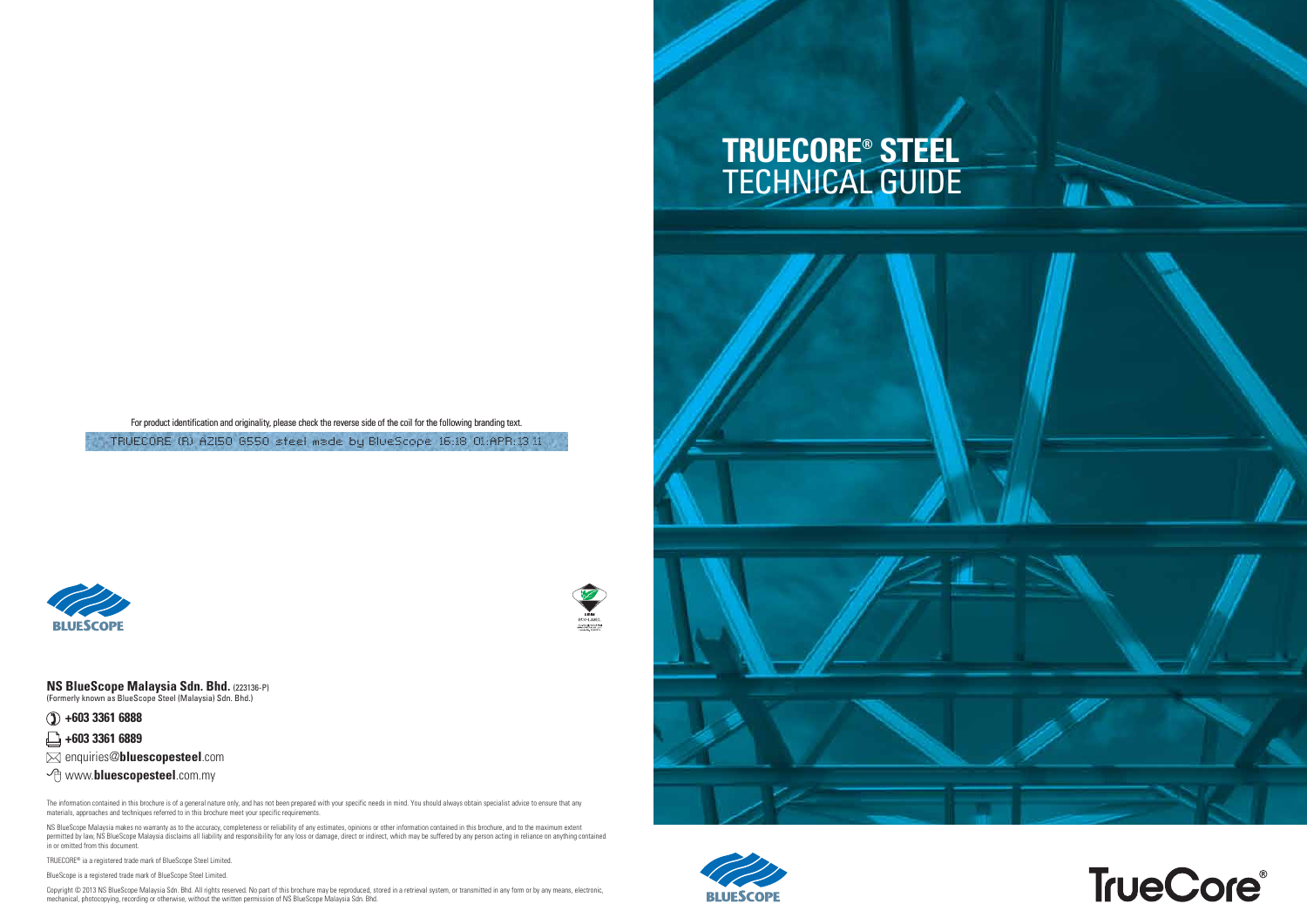# G550–High strength

TRUECORE® steel is a designed structural grade building material that has a standard chemical composition and specific consistency in strength. TRUECORE® steel is high tensile and comes with a guarantee of 550 MPa yield strength.

# How does it work?

TRUECORE® steel can form a specific shape or cross section. With such high tensile strength together with the optimised engineering design, the structural load can be handled with less support and larger span.

# How does it perform?

- Non combustible TRUECORE® steel is non fire propagated, hence minimum fire risk up to a temperature of 300 degrees celcius.
- High in durability TRUECORE® steel when used properly, will have a service life of minimum 50 years.

As the structural load is optimised with less building material, it reduces the overall structural cost. TRUECORE® steel is light thus it is easy to handle including steel frame erection that requires minimum lifting cost. This also contributes to quick installation and a higher operating efficiency.

# Other strengths



# What is **Structural Integrity?**

# Dimension accuracy

TRUECORE® steel is true, straight and resistant to deformation.

# How does it work?

TRUECORE® steel is inert to moisture attack including any other defects such as fungal growth or termite infestation.

- Certain framing materials are highly sensible towards moisture and will shrink, twist, rot, warp and damaged
- TRUECORE<sup>®</sup> steel is flexible in design with simple and quick installation.
- A TRUECORE® steel is ferrous metal, it is inert to moisture and termite attacks.

# How does it perform?

TRUECORE® steel is much easier to be utilised because it is flexible in design and provides structural versatility. Framing made from TRUECORE® steel is quick and easy to erect due to prefabrication and fastening techniques.

# Other advantages

- Termite proof TRUECORE® steel is resistant to insect infestation and hence no damage to the building with the structure remaining as it is.
- No preservative or post treatment TRUECORE® steel does not require any post treatment to prolong service life and minimum maintenance cost.



Structural integrity affects the building's function and safety. Some framing materials are prone to warp, sag or shrink over time, hence increasing the risks of cracked walls, jammed doors and waving rooflines. Framing materials made from steel is an investment for your building's future.



# **Key notes:**

# **Key notes:**

- More timber trusses are required for traditional building to support the structural load in preventing structural failure.
- TRUECORE® steel has high tensile strength that can handle the structural load more effectively with less support.
- TRUECORE® steel is specially designed as a high strength structural grade building material.





# What is **Structural Design?**

Structural design for roof trusses are carried out using Computer Aided System (CAD) in compliance to relevant design codes such as BS 5950 part 5 or AS/NZS 4600 and other code of practices as required by local authorities. A typical roof truss system should consist of top chord, bottom chord, web and batten made from high strength structural steel grade material with high corrosion resistance performance.

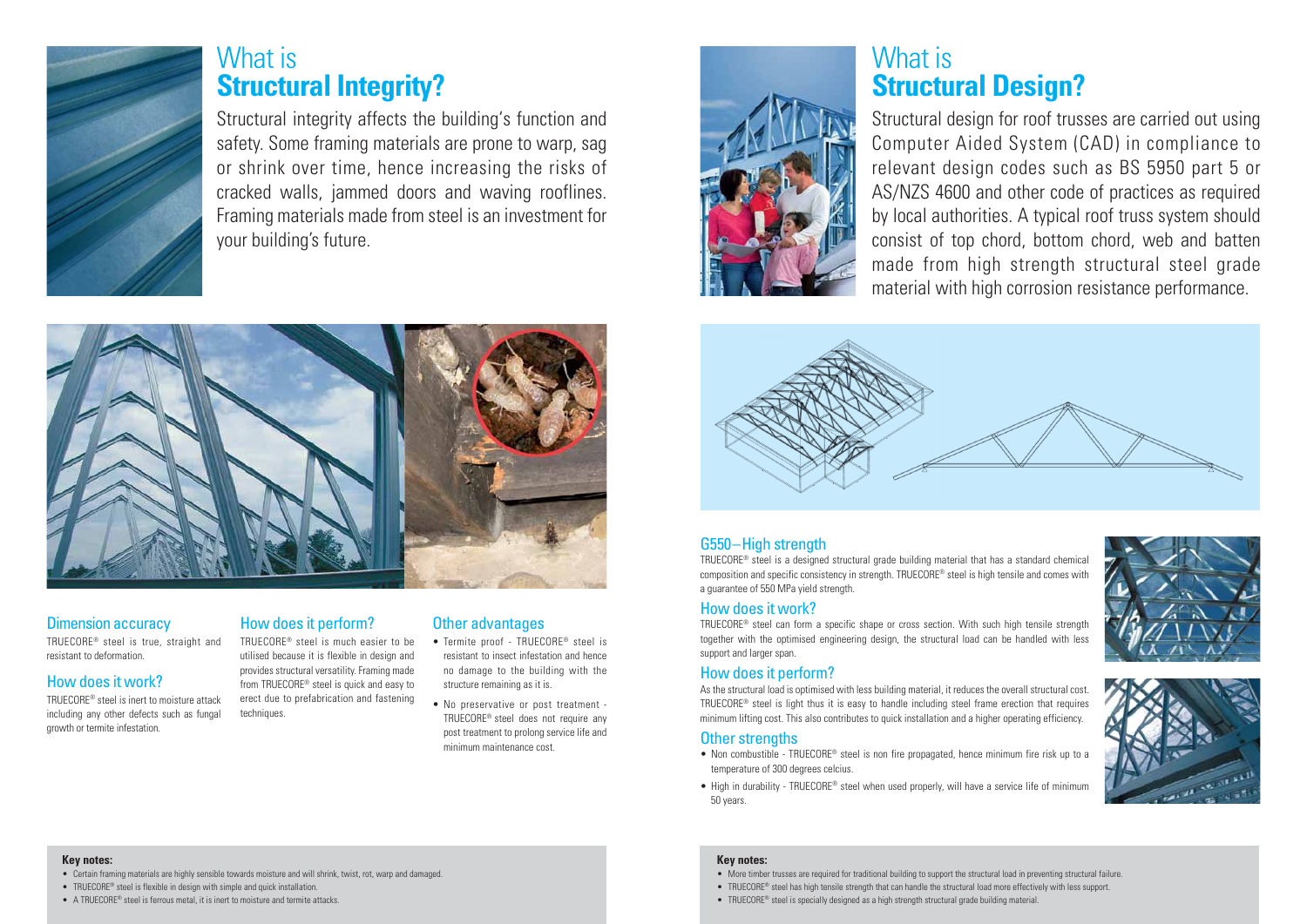Corrosion rates of galvanized steel and 55% Al-Zn alloy coated steel at Australian Atmosphere Exposure Test Sites.

| Site                                                         | <b>Galvanized Steel</b> |                           | 55%Al-Zn Alloy Coated Steel |                            |  |
|--------------------------------------------------------------|-------------------------|---------------------------|-----------------------------|----------------------------|--|
|                                                              | $q/m^2$ /y              | $\mu$ m/v                 | $q/m^2$ /y                  | $\mu$ m/y                  |  |
| Severe Marine<br>Marine<br>Industrial/Marine<br><b>Rural</b> | 140<br>18<br>20         | 9.8<br>1.3<br>1.4<br>በ 28 | 16<br>4.0<br>42<br>13       | 22<br>0.54<br>0.57<br>በ 17 |  |

 $q/m^2$  - two sided um - one side



- High corrosion resistance
- Guaranteed material strength of G550
- Warranty\* against structural failure
- caused by corrosion up to 50 years
- Proven customer and in-field response and support
	- Nationwide availability and support
	- Certified and tested by SIRIM

How confident are you if offered an equivalent product? **1**® steel combines the superior

strength of zinc/aluminium alloy-coated TRUECORE<sup>®</sup> steel combines the superior steel with an exclusive blue resin tint from BlueScope.

TRUECORE® steel complies with Australian Standards AS 1397 and Malaysia Standards MS 1196. Durability and performance is backed by warranty\*.

# Benefits of TRUECORE® steel, only from BlueScope

# **2 3** How to identify genuine TRUECORE ® steel, only from BlueScope

Figure A - Microscopic view .<br>of galvanized steel



To identify genuine TRUECORE ® steel made only by BlueScope, pay attention to the TRUECORE ® steel branding text on every coil. The brand presence is your assurance of BlueScope's commitment to quality.

The quality assurance and warranty\* offered from BlueScope

- Guaranteed minimum yield strength of G550 MPa
- Minimum coating mass of 150g/m<sup>2</sup> by triple spot test









TRUECORE® steel comprises 43.5% zinc, 55.0% aluminium and 1.5% silicon. The minimum coating mass of 150 g/m<sup>2</sup> offers a high level of corrosion resistance.

The pictured samples were exposed for the same period of time under a similar severe condition. The galvanised steel shows severe loss of coating and consequent red rusting of the steel substrate but the TRUECORE® steel is still in good condition.

Corrosion is caused by the deterioration of metal due to chemical reaction as a result of exposure to the environment (water and oxygen). It is also known as oxidation. Corrosion of metal results in the formation of rust or oxides in the corroded area. What is

# **Key notes:**

- Corrosion is dissolution of metal due to the surrounding environment.
- TRUECORE<sup>®</sup> steel comprises 43.5% zinc, 55.0% aluminium and 1.5% silicon with a minimum coating mass of 150g/m<sup>2</sup>.
- For TRUECORE® steel, the zinc-rich area provides excellent sacrificial protection, while the aluminium-rich area provides durable barrier protection.



# Cross-section of TRUECORE® steel

Figure B - Microscopic view of TRUECORE® steel

# How does it work?

Sacrificial protection is provided by an active metal (e.g. zinc), protecting a less active metal (e.g. steel). The more active metal corrodes in preference to the less active metal will corrode (Figure A). TRUECORE® steel exhibits a more complex coating structure consisting of both zinc-rich and aluminium-rich areas (Figure B). The zinc-rich area provides excellent sacrificial protection, while the aluminium rich area provides durable barrier protection. It is the combination of these two characteristics that make TRUECORE® steel durable and effective against corrosion.

# ZN/AL coating technology (AZ150)

BlueScope's proprietary metallic coating technology - TRUECORE® steel is superior in corrosion performance under varied conditions, when compared with other galvanised steel.





# What is **Corrosion?**

# **TRUECORE® steel from BlueScope?**